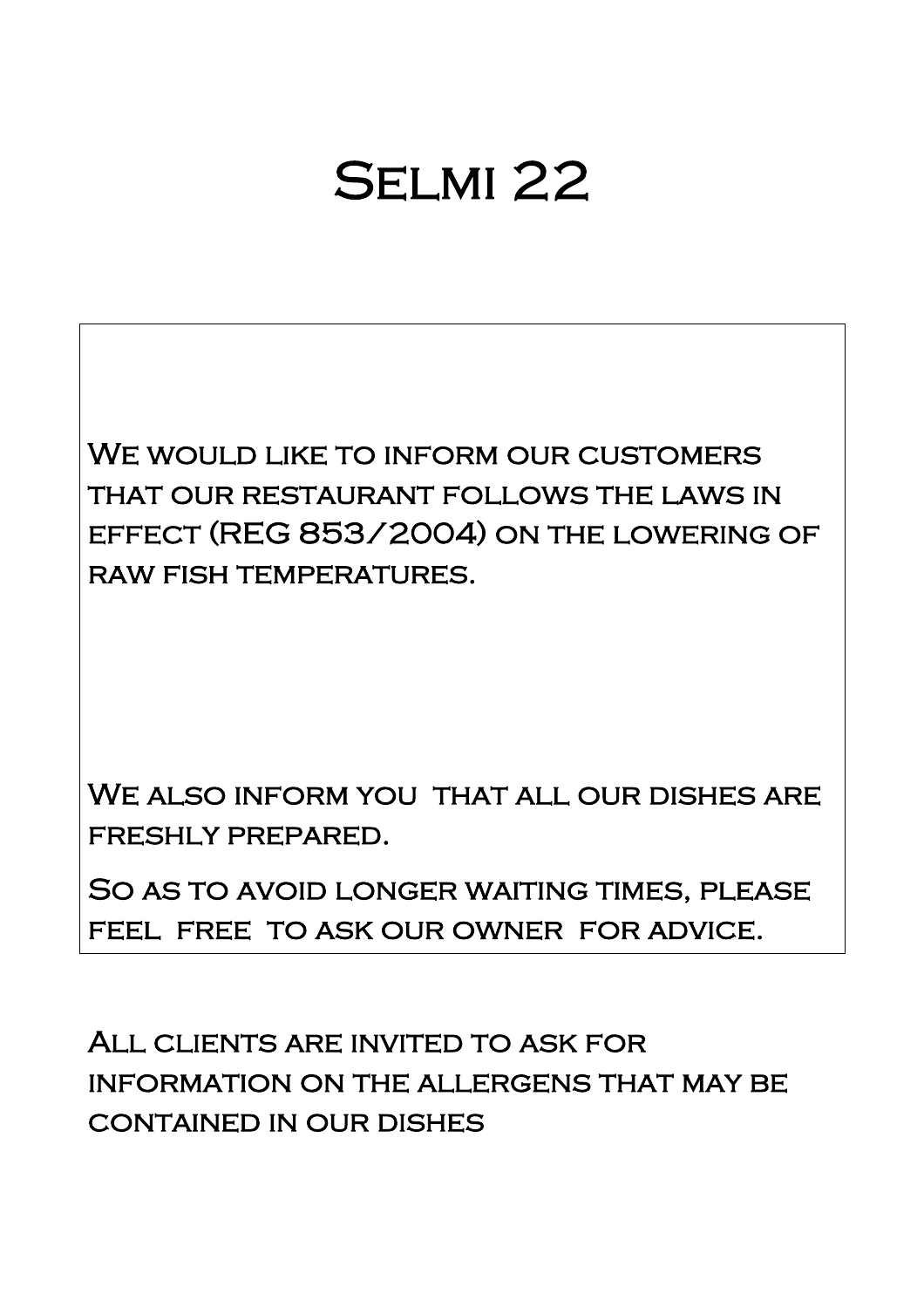## COLD APPETIZERS/STARTERS

| <b>CRUSTED CODFISH</b>                                                                                 | EURO        | 16,00      |
|--------------------------------------------------------------------------------------------------------|-------------|------------|
| WITH A RED PEPPER COATING ALLERGENS 1 4 7 8                                                            |             |            |
| <b>TUNA TARTAR</b> ALLERGENS 478                                                                       | EURO        | 15,00      |
| <b>TRIO OF CARPACCI</b>                                                                                | EURO        | 16,00      |
| TUNA, SEA BASS, GREAT AMBERJACK ALLERGEN 4                                                             |             |            |
| SUPPLEMENT: RAW CUTTLEFISH ALLERGENS 1 14                                                              | EURO        | 5,00       |
| <b>SUPPLEMENT: TUNA TARTAR</b> ALLERGENS 478                                                           | <b>EURO</b> | 5,00       |
| <b>RAW RED SHRIMP FROM SICILY</b><br>WITH MOZZARELLA AND LIME ALLERGENS 2 7 12                         | EURO        | 18,00      |
| <b>RAW CUTTLEFISH</b><br>WITH ANCHOVY'S HINT ALLERGENS 1 4 14                                          | EURO        | 15,00      |
| THE SELMI 22 APPETIZER<br>A TASTE OF COLD AND HOT AND CARPACCIO <sup>*</sup> ALLERGENS 1 2 4 7 8 12 14 |             | EURO 20,00 |
| <b>RAW MEDLEY</b><br>CARPACCIO, SHELLFISH, CRAWFISH ALLERGENS 2 4 12 14                                | EURO        | 25,00      |
| SUPPLEMENT. TUNA TARTAR<br>ALLERGENS 4 7 8                                                             | <b>EURO</b> | 5,00       |
| SUPPLEMENT: RAW CUTTLEFISH ALLERGENS 1 14                                                              | EURO        | 5,00       |
| SUPPLEMENT: OYSTERES ALLERGEN 14                                                                       | EURO        | 5,00       |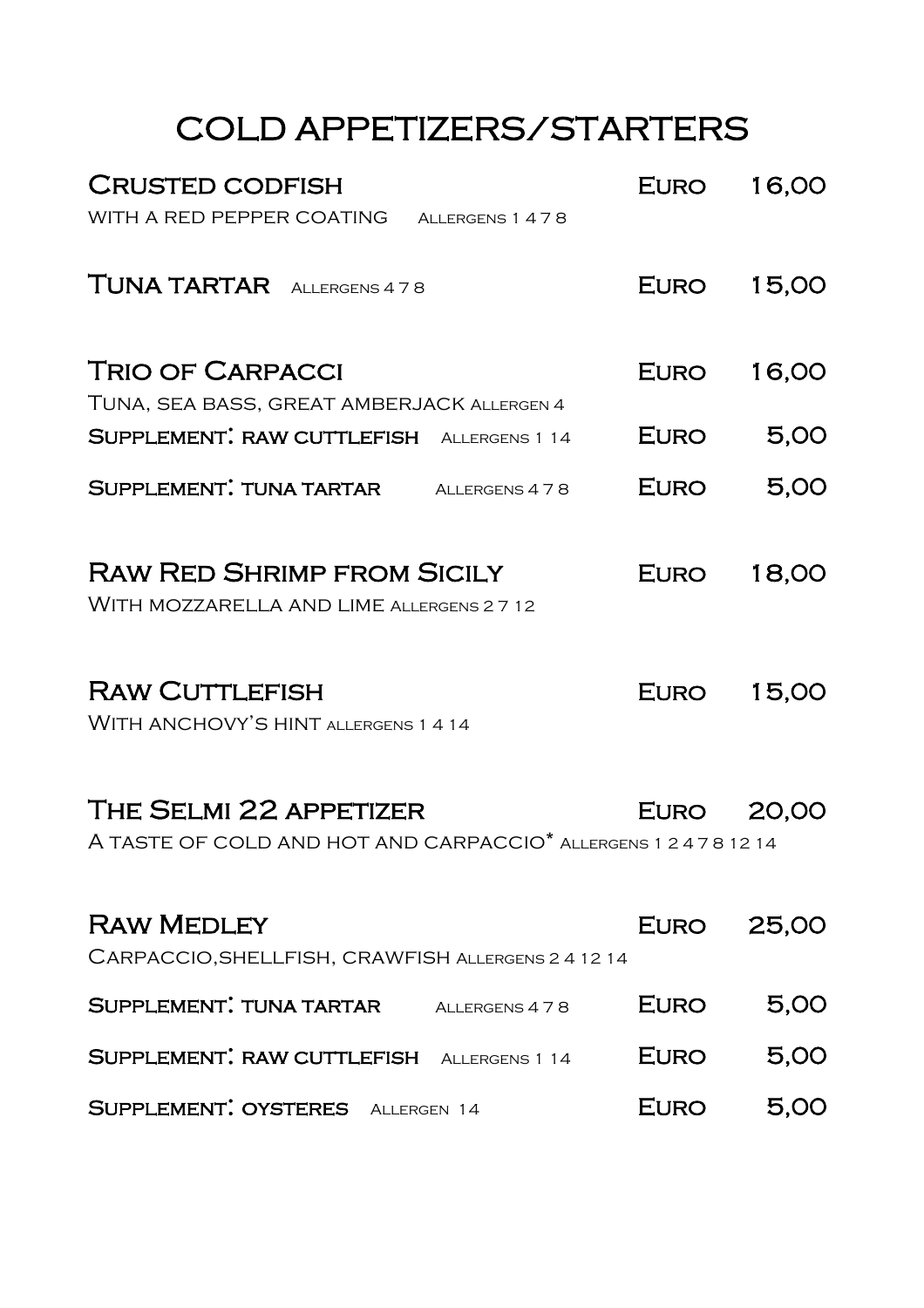#### **SHELL**

| <b>SCALLOPS</b>                                                                                            | ALLERGEN 14             | <b>EACH ONE</b> | 4,0€  |
|------------------------------------------------------------------------------------------------------------|-------------------------|-----------------|-------|
| <b>RED SHRIMP FROM SICILY</b>                                                                              | ALLERGENS 2 12 EACH ONE |                 | 4,0€  |
| <b>SCAMPI FROM SICILY</b>                                                                                  | ALLERGENS 2 12 EACH ONE |                 | 4,0€  |
| <b>OYSTERS FROM BRITTANY</b>                                                                               | ALLERGEN 14 EACH ONE    |                 | 5,0€  |
|                                                                                                            | <b>HOT APPETIZERS</b>   |                 |       |
| <b>SQUID AU GRATIN</b><br>ON A BED OF CHERRY TOMATOES WITH BALSAMIC VINEGAR <sup>*</sup><br>ALLERGENS 1 14 |                         | EURO 15,00      |       |
| <b>SQUID ON A HOT PLATE</b><br>ON A BED OF ARTICHOKES AND CHERRY TOMATOES*<br>ALLERGENS 12 14              |                         | EURO            | 15,00 |
| <b>GRILLED OCTOPUS</b><br>WITH SMOKED, SALTED POTATOES*<br>ALLERGENS 14                                    |                         | EURO            | 16,00 |
| <b>CRISPY SHRIMP</b><br>IN A SWEET AND SOUR LEEK STEW*<br>ALLERGENS 1 2 7 8 12                             |                         | EURO            | 15,00 |
| ANCHOVIES OF CANTABRICO AREAS<br>WITH MOZZARELLA<br>ALLERGENS 1 4 7                                        |                         | EURO            | 15,00 |
| <b>SELMI 22 JUST COOKED</b><br>A TASTE OF APPETIZERS*<br>ALLERGENS 1 2 4 7 8 12 14                         |                         | EURO            | 20,00 |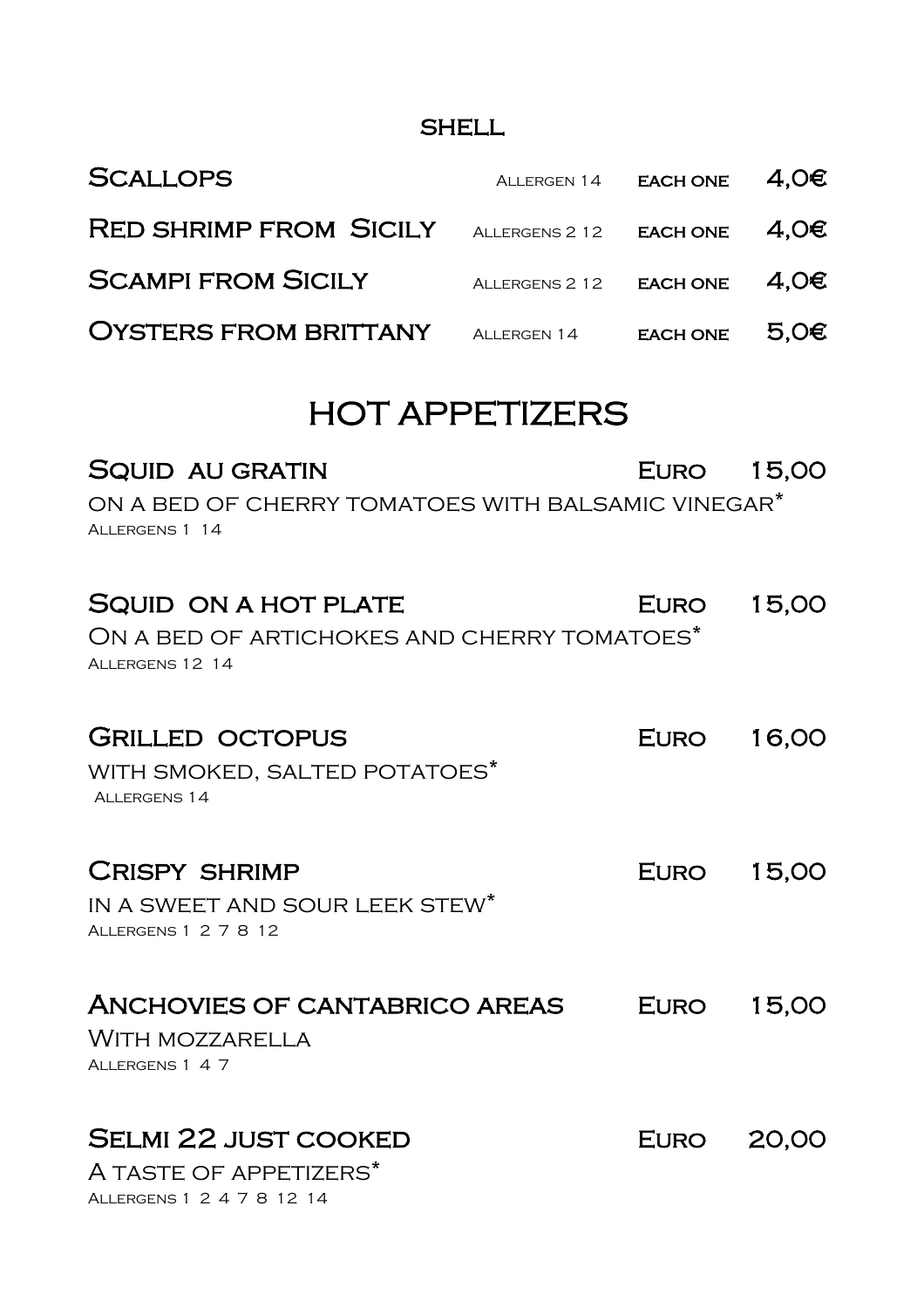## PRIMI PIATTI

#### PASTA WITH ANCHOVIES EURO 15,00

SPAGHETTI HOMEMADE

Allergens 1 3 4 8

| POTATO DUMPLINGS                                     | EURO 16,00 |       |
|------------------------------------------------------|------------|-------|
| IN A LEEK CREAM WITH PINK AND RED SHRIMP FROM SICILY |            |       |
| ALLERGENS 1 2 3 7 8 12                               |            |       |
|                                                      |            |       |
| <b>STROZZAPRETI</b>                                  | EURO 16,00 |       |
| WITH ASPARAGUS, SQUIDS AND DRY TOMATOES POWDER       |            |       |
| ALLERGENS 1 4 12                                     |            |       |
|                                                      |            |       |
| <b>SPAGHETTI OR PACCHERI</b>                         | EURO 20,00 |       |
| WITH SEAFOOD, AND TOMATOS CHERRY                     |            |       |
| ALLERGENS 1 2 3 4 12 14                              |            |       |
|                                                      |            |       |
| <b>SPAGHETTI OR PACCHERI</b>                         | EURO       | 30,00 |
| WITH LOBSTER AND TOMATOS CHERRY                      |            |       |
| ALLERGENS 1 2 12                                     |            |       |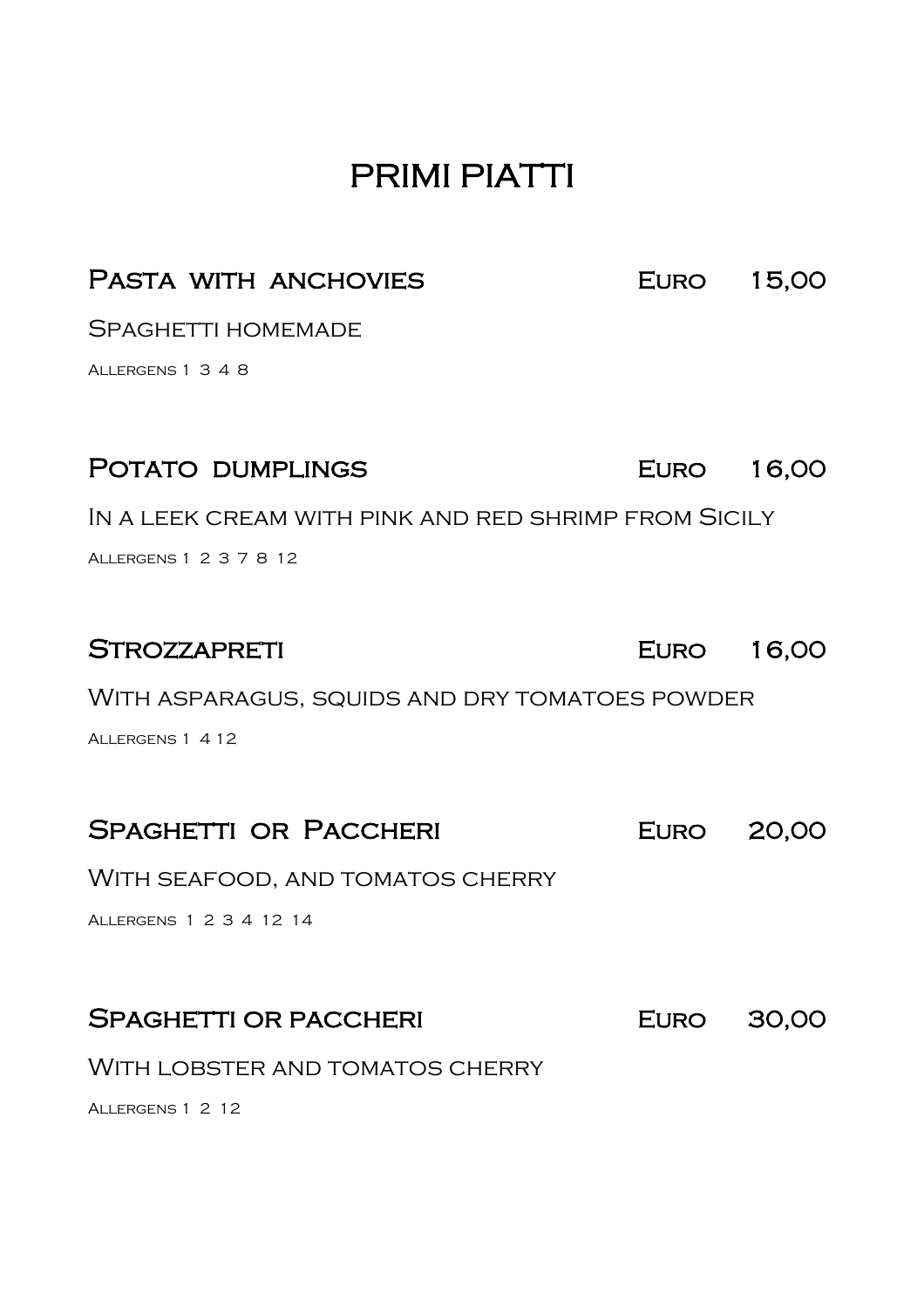## MAIN COURSE

| <b>FISH FRIED</b>                                                                       | EURO 24,00 |      |
|-----------------------------------------------------------------------------------------|------------|------|
| WITH SQUID AND SHRIMPS <sup>*</sup> ALLERGENS 1 2 12 14                                 |            |      |
| <b>GRAND MEDLEY AU GRATIN</b>                                                           | EURO 26,00 |      |
| SEA BASS, SCALLOPS, SQUID, SHRIMPS AND SCAMPI <sup>*</sup> ALLERG. 1 2 4 7 12 14        |            |      |
|                                                                                         |            |      |
| <b>SLICE OF SEARED TUNA</b>                                                             | EURO 26,00 |      |
| ENCRUSTED WITH PISTACHIOS OF SICILY* ALLERGENS 1 4 7 8                                  |            |      |
| SLICE OF SEA BASS / SEA BREAM EURO 26,00                                                |            |      |
| WITH POTATOES, TOMATOS, OLIVES AND CAPPERS ALLERGENS 1 4 8                              |            |      |
| SHELLFISH CATALAN                                                                       | EURO 26,00 |      |
| SCAMPI, SHRIMP, PRAWNS WITH TOMATO, CARROT, ONION*                                      |            |      |
| ALLERGENS 1 2 12                                                                        |            |      |
| BIG SHELLFISH CATALAN                                                                   | EURO 35,00 |      |
|                                                                                         |            |      |
| LOBSTER, SCAMPI, SHRIMP, PRAWNS, TOMATO, CARROT, ONION <sup>*</sup><br>ALLERGENS 1 2 12 |            |      |
| CATCH OF THE DAY BAKED BY OVEN                                                          | EURO       | 6,00 |
| PRICE PER 100 GRAMS                                                                     |            |      |
| ALLERGENS 4 12 14                                                                       |            |      |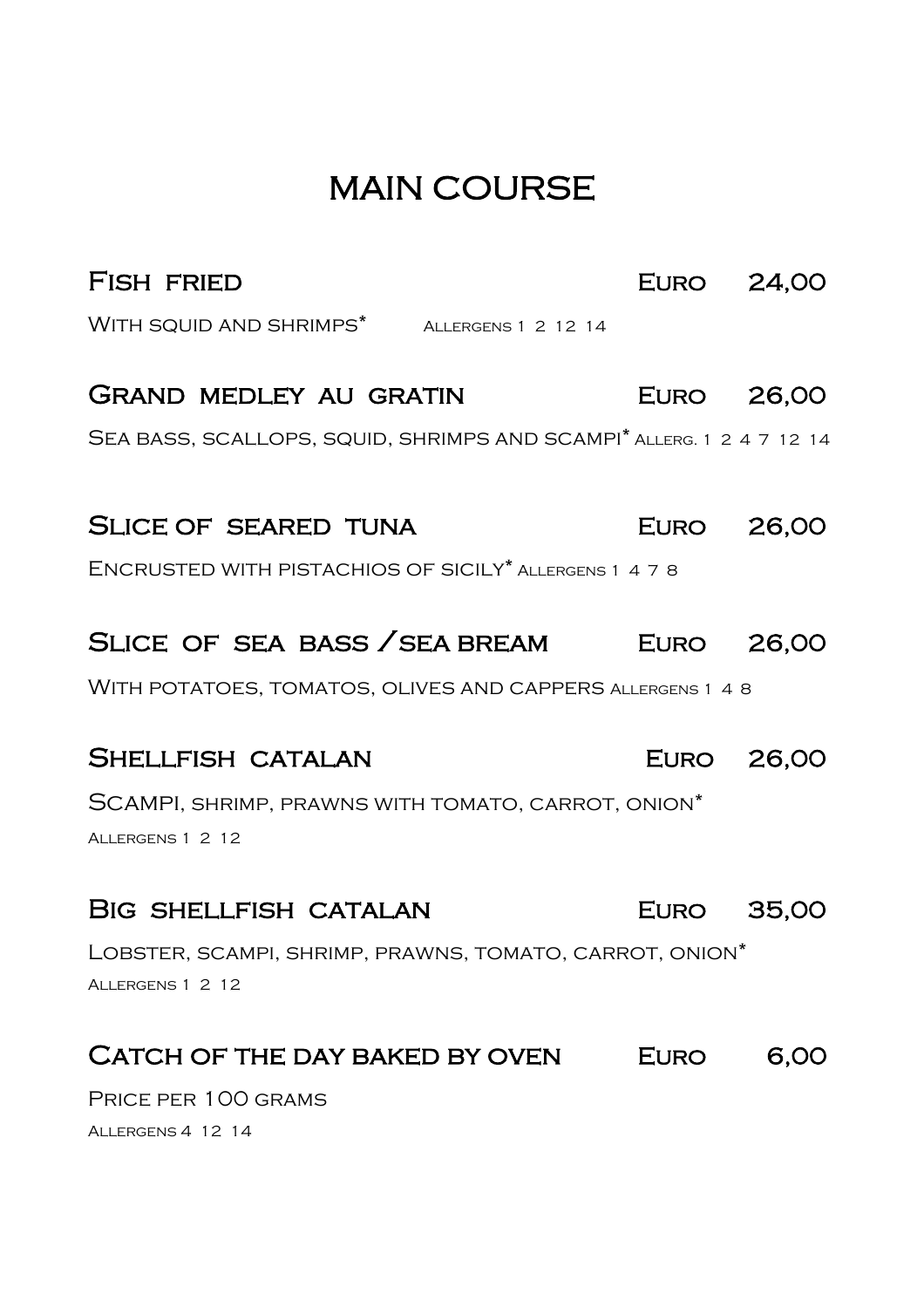| COVER CHARGE BREAD, CRACKER ALLERGENS 1 11 12 EURO |              |             | 3,00              |
|----------------------------------------------------|--------------|-------------|-------------------|
| <b>WATER</b>                                       |              | <b>EURO</b> | 3,00              |
| WINE BY THE GLASS                                  | ALLERGENS 12 | <b>EURO</b> | 6,00              |
| <b>CRAFT BEER CL 33</b>                            | ALLERGENS 1  | EURO        | 6,00              |
| <b>CRAFT BEER CL 75</b>                            | ALLERGENS 1  |             | <b>EURO 18,00</b> |
| <b>ESPRESSO</b>                                    |              | <b>EURO</b> | 2,00              |
| LACED/CORRECTED COFFEE                             |              | EURO        | 4,00              |
| <b>LIQUERS</b>                                     |              | <b>EURO</b> | 4,00              |
| <b>DISTILLATES</b>                                 |              | <b>EURO</b> | 6,00              |
| <b>SPIRITS</b>                                     |              | EURO        | 10,00             |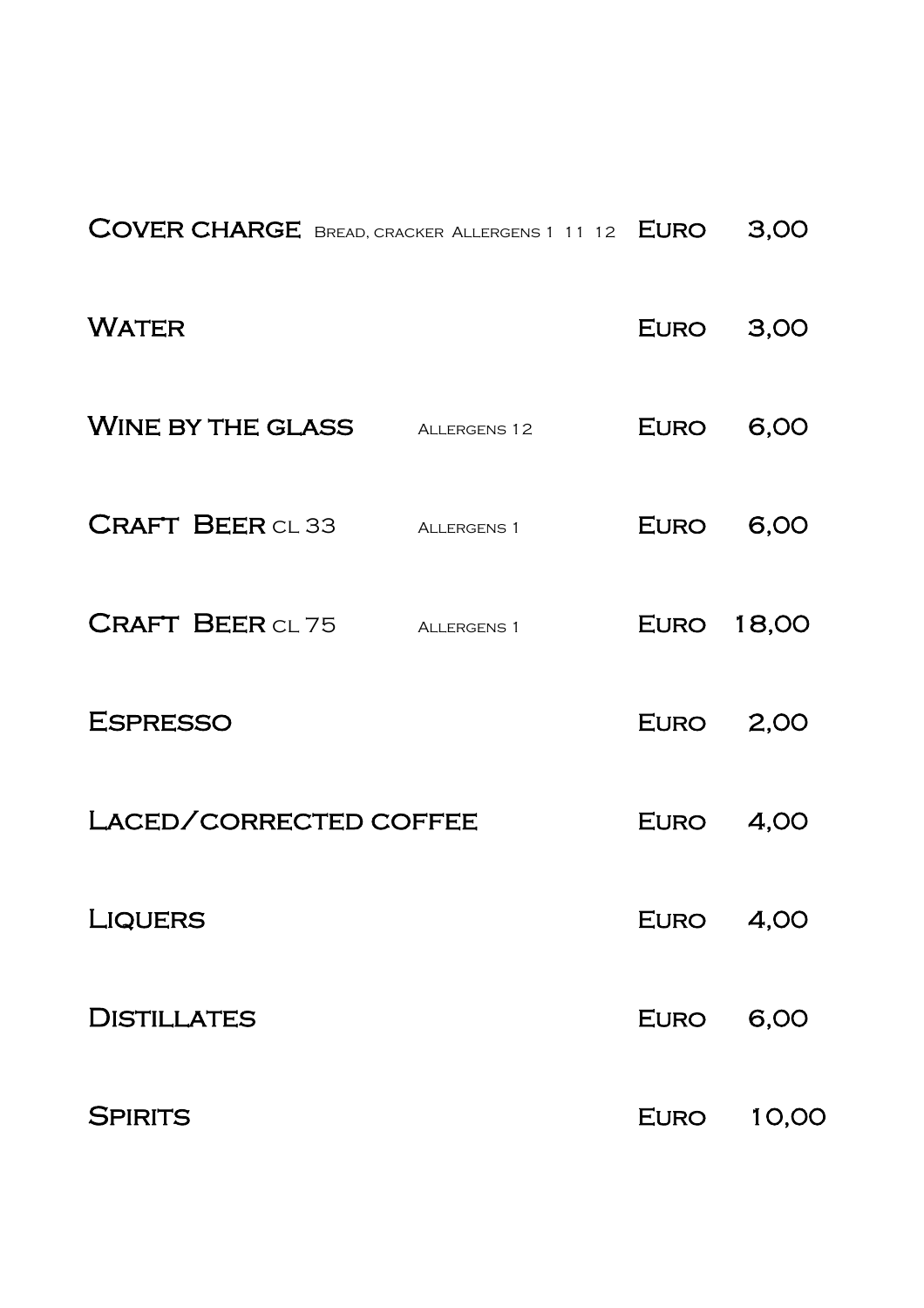Lista: Allergeni- Allergens- Allergènes- Allergene

| 1)       | <b>CEREALI</b>   | <b>CEREALS</b>              | <b>CÉRÉALES</b>                 | <b>GETREIDE</b> |
|----------|------------------|-----------------------------|---------------------------------|-----------------|
| 2)       | <b>CROSTACEI</b> |                             | SHELLFISHES CRUSTACÉS SCHALTIER |                 |
| 3)       | <b>UOVA</b>      | <b>EGGS</b>                 | <b>OEUFS</b>                    | <b>EIER</b>     |
| 4)       | <b>PESCE</b>     | <b>FISH</b>                 | <b>POISSON</b>                  | <b>FISCH</b>    |
| 5)       | <b>ARACHIDI</b>  | <b>PEANUTS</b>              | <b>CACAHUÈTES ERDNUSSE</b>      |                 |
| $\Theta$ | <b>SOIA</b>      | <b>SOY</b>                  | <b>SOYA</b>                     | <b>SOYA</b>     |
| 7)       | LATTE            | <b>MILK</b>                 | LAIT                            | <b>MILCH</b>    |
| 8)       |                  | <b>FRUTTA GUSCIO WALNUT</b> | NOIX ECT.                       | <b>MANDELN</b>  |
|          |                  |                             |                                 |                 |
| 9)       | <b>SEDANO</b>    | <b>CELERY</b>               | <b>CÉLERI</b>                   | <b>SELLERIE</b> |
| 1O)      | <b>SENAPE</b>    | <b>MUSTARD</b>              | <b>MOUSTARDE</b>                | <b>SENF</b>     |
| 11)      | <b>SESAMO</b>    | <b>SESAMO</b>               | <b>SÉSAME</b>                   | <b>SESAM</b>    |
| 12)      |                  |                             | SOLFITI SULFITES SULFITES       | <b>SULFITE</b>  |
| 13)      |                  |                             | LUPINI LUPINES LUPINS           | LUPINEN         |

\*Depending on availability, certain products may be frozen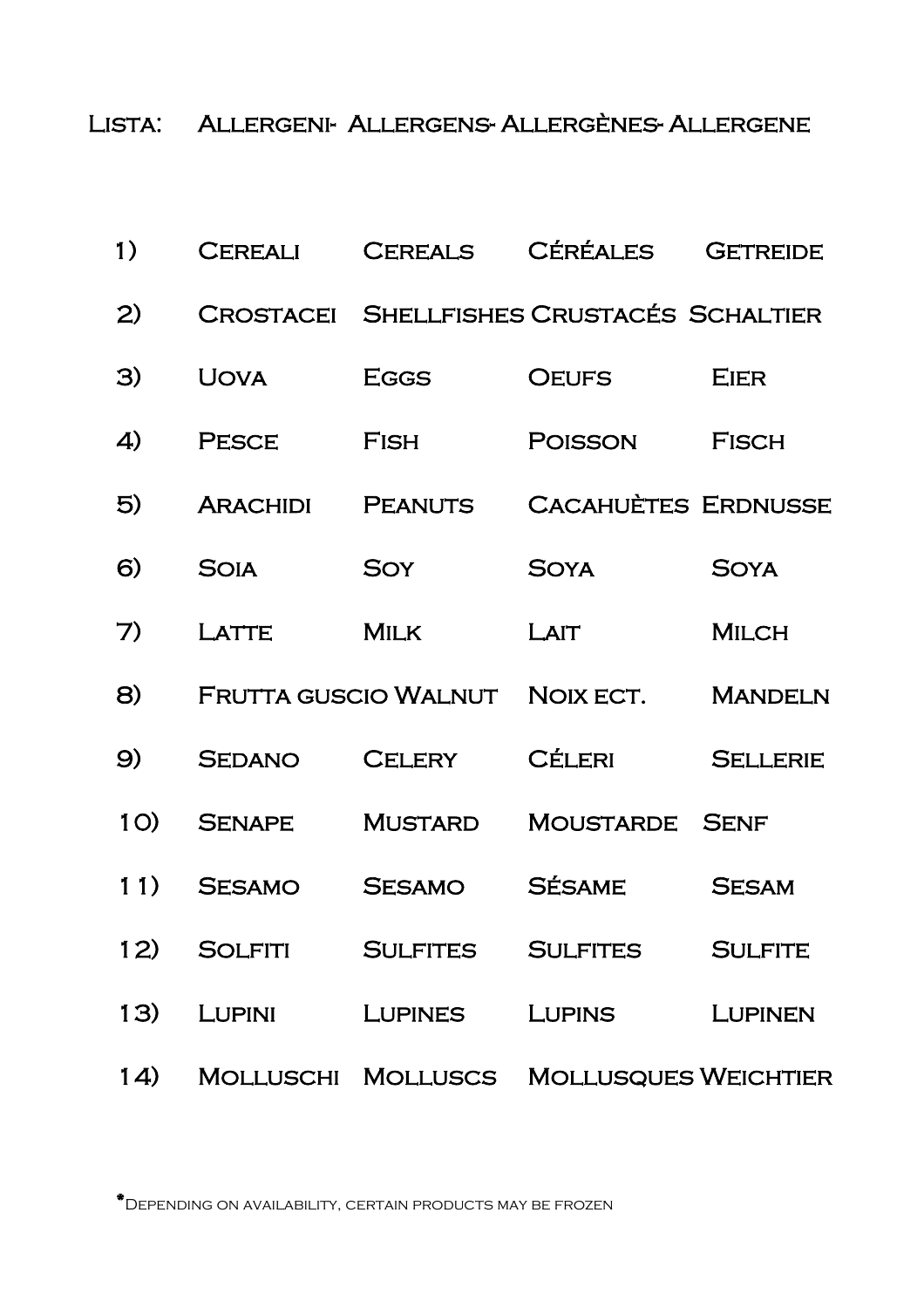## DESSERT

| <b>CANTUCCI BISCUITS</b><br>ALLERGENS 135678                                           | 4.00 $\in$ |
|----------------------------------------------------------------------------------------|------------|
| <b>MASCARPONE CREAM</b><br>ALLERGENS 3 4 7                                             | 6.OO€      |
| <b>CRÈME BRÛLÉE</b><br>ALLERGENS 3 7                                                   | 6.OO€      |
| CHOCOLATE CAKE WITH SOFT HEART<br>ALLERGENS 1 3 7                                      | $6.00 \in$ |
| <b>APPLE CRUMBLE WITH ICE CREAM</b><br>ALLERGENS 1 3 7 8 - IN ACCORDING TO SEASONALITY | 6.00 €     |
| <b>SEMIFREDDO PISTACHIO</b><br>ALLERGENS 1 3 7 8 - IN ACCORDING TO SEASONALITY         | $6.00 \in$ |
| <b>HOMEMADE ICE CREAM</b><br>ALLERGENS $3 \ 7 -$ VANILLA OR MILK CREAM                 | $5.00 \in$ |
| <b>LEMON SORBET</b><br>ALLERGENS <sub>6</sub>                                          | 5.00 €     |
| <b>COFFEE SORBET</b>                                                                   | 5.00 €     |
| LEMON SORBET WITH VODKA<br>ALLERGENS <sub>6</sub>                                      | $6.00 \in$ |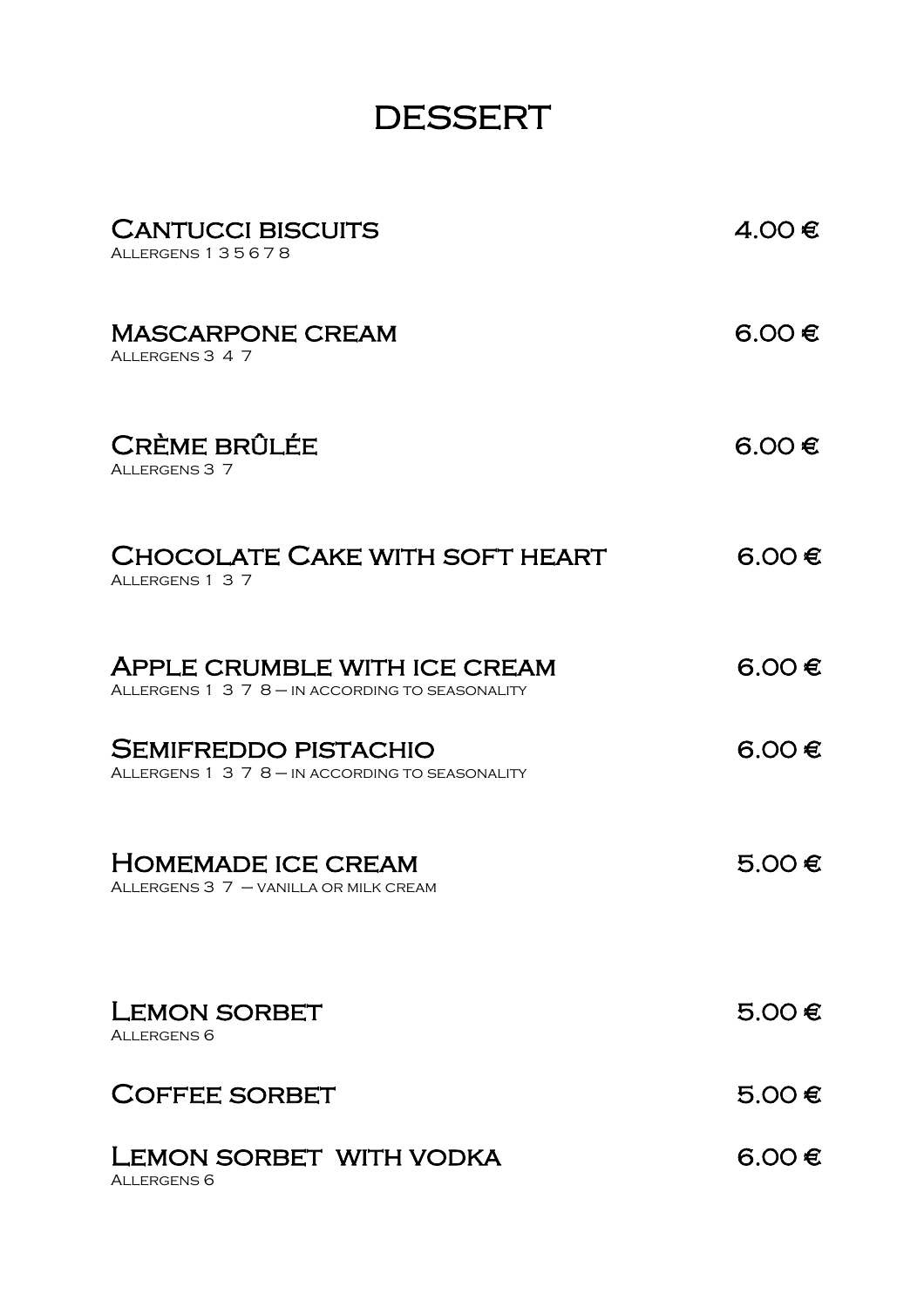## DESSERT WINES

| <b>CANTINA MARTINEZ</b>                      |         |
|----------------------------------------------|---------|
| PASSITO DI PANTELLERIA 0.50 LT               | 30.00 € |
| <b>GLASS PASSITO DI PANTELLERIA O, 12 LT</b> | 6.00 €  |

#### CANTINA PLANETA

| PASSITO DI NOTO DOC 0,50 LT    | 30.00€ |
|--------------------------------|--------|
| GLASS PASSITO DI NOTO 0, 12 LT | 6.00 € |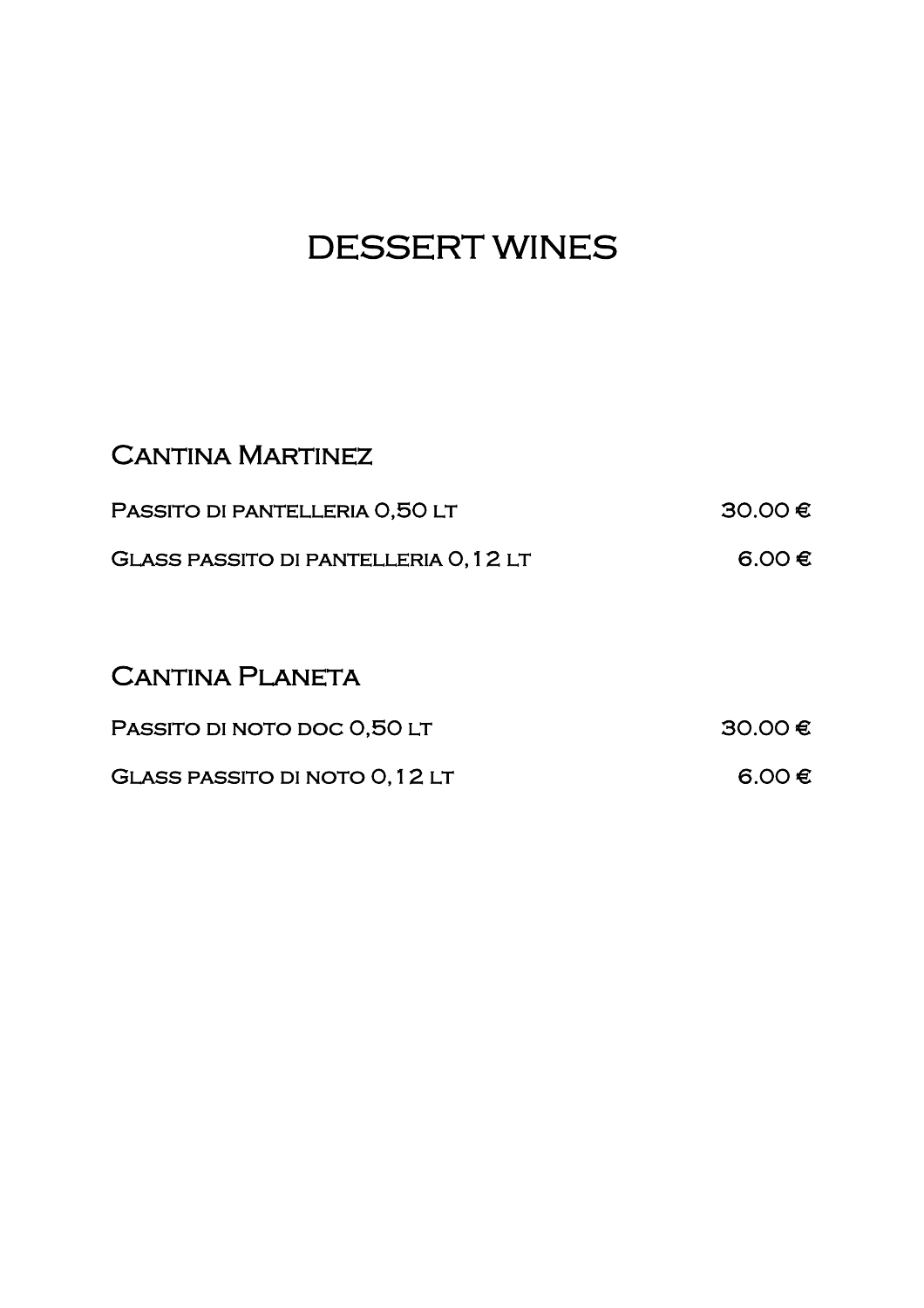#### **ALLERGENS**

- 1) Cereals containing gluten
- 3) Eggs
- 4) Fish
- 5) Peanuts
- 6) Soy
- 7) Milk
- 8) WALNUT, ALMONDS, ETC...
- 12) Sulfites

#### **ALLERGÈNES**

- 1) Céréales avec gluten
- 3) Oeufs
- 4) Poisson
- 5) **CACAHUÈTES**
- 6) Soja
- 7) Lait
- 8) Noix, amandes, ect.
- 12) Sulfites

#### **ALLERGENE**

- 1) GETREIDE MIT GLUTEN
- 3) Eier
- 4) Fisch
- 5) Erdnusse
- 6) Soja
- 7) Milch
- 8) Nusse, mandeln, ecc…
- 12) Sulfite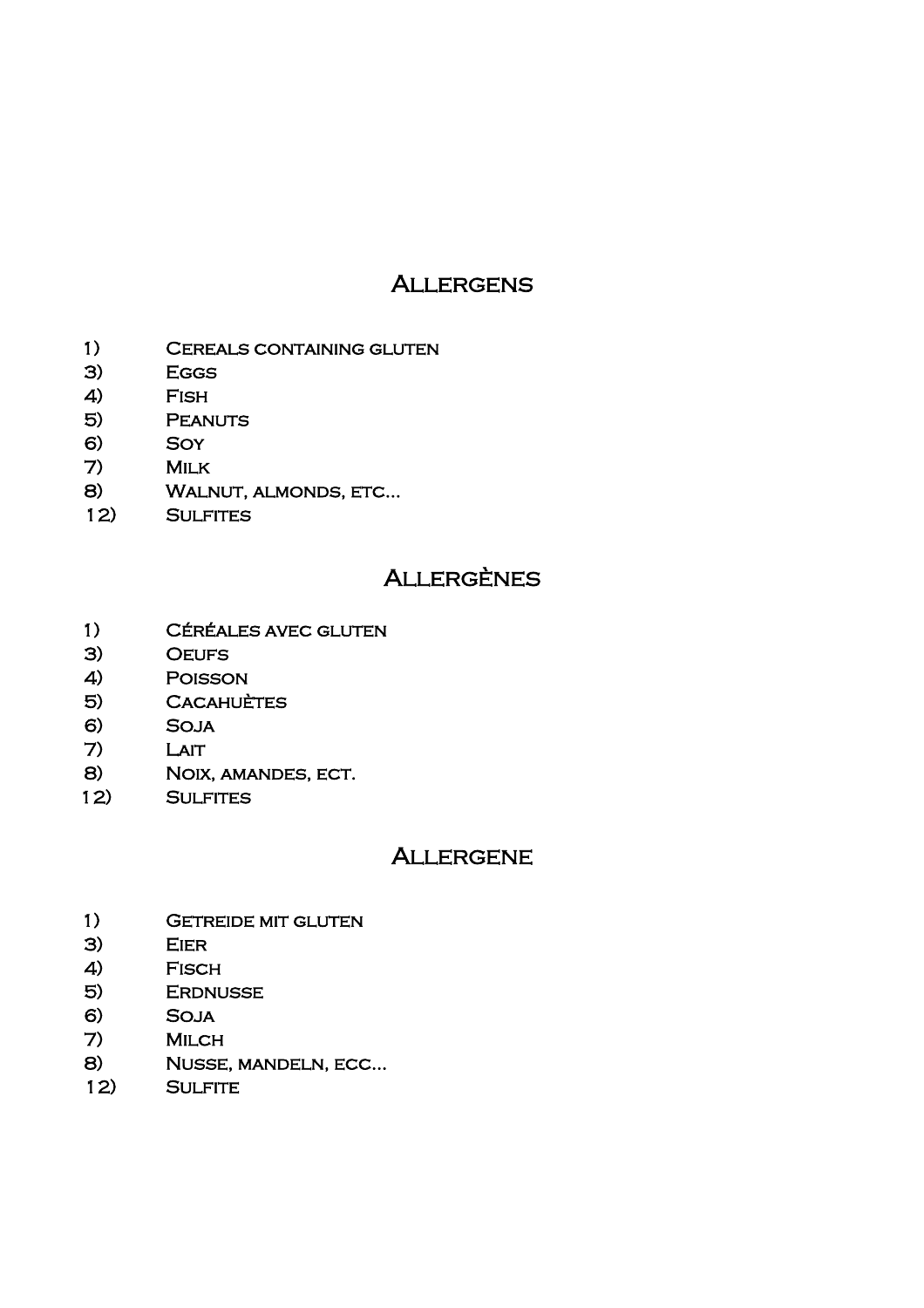## Bollicine italiane

## **PROSECCO**

#### **CANTINA ASTORIA**

| VALDOBBIADENE SUPERIORE MILLESIMATO 2021 DOCG   | <b>EURO 20,00</b> |
|-------------------------------------------------|-------------------|
| VALDOBBIADENE SUPERIORE MILLESIMATO 2021 MAGNUM | EURO 44.00        |

## **FRANCIACORTA**

#### Ca' Del Bosco

| BRUT CUVEÉ PRESTIGE 43° EDIZIONE             |               | <b>EURO 40,00</b> |
|----------------------------------------------|---------------|-------------------|
| BRUT MILLESIMATO 2016 DOCG                   |               | <b>EURO 60,00</b> |
| DOSAGE ZERÒ MILLESIMATO 2017 DOCG            |               | <b>EURO 60,00</b> |
| <b>SATEN MILLESIMATO 2016 DOCG</b>           |               | <b>EURO 60.00</b> |
| <b>DOSAGE ZERÒ NOIR</b> PINOT NOIR 2013 DOCG |               | EURO 100,00       |
| ANNAMARIA CLEMENTI DOSAGE ZERÒ 2013 DOCG     |               | EURO 150,00       |
| <b>SATEN MILLESIMATO 2015</b>                | <b>MAGNUM</b> | EURO 120.00       |
| BRUT MILLESIMATO 2015                        | <b>MAGNUM</b> | EURO 120.00       |
| <b>DOSAGE ZERO MILLESIMATO 2016</b>          | <b>MAGNUM</b> | EURO 120,00       |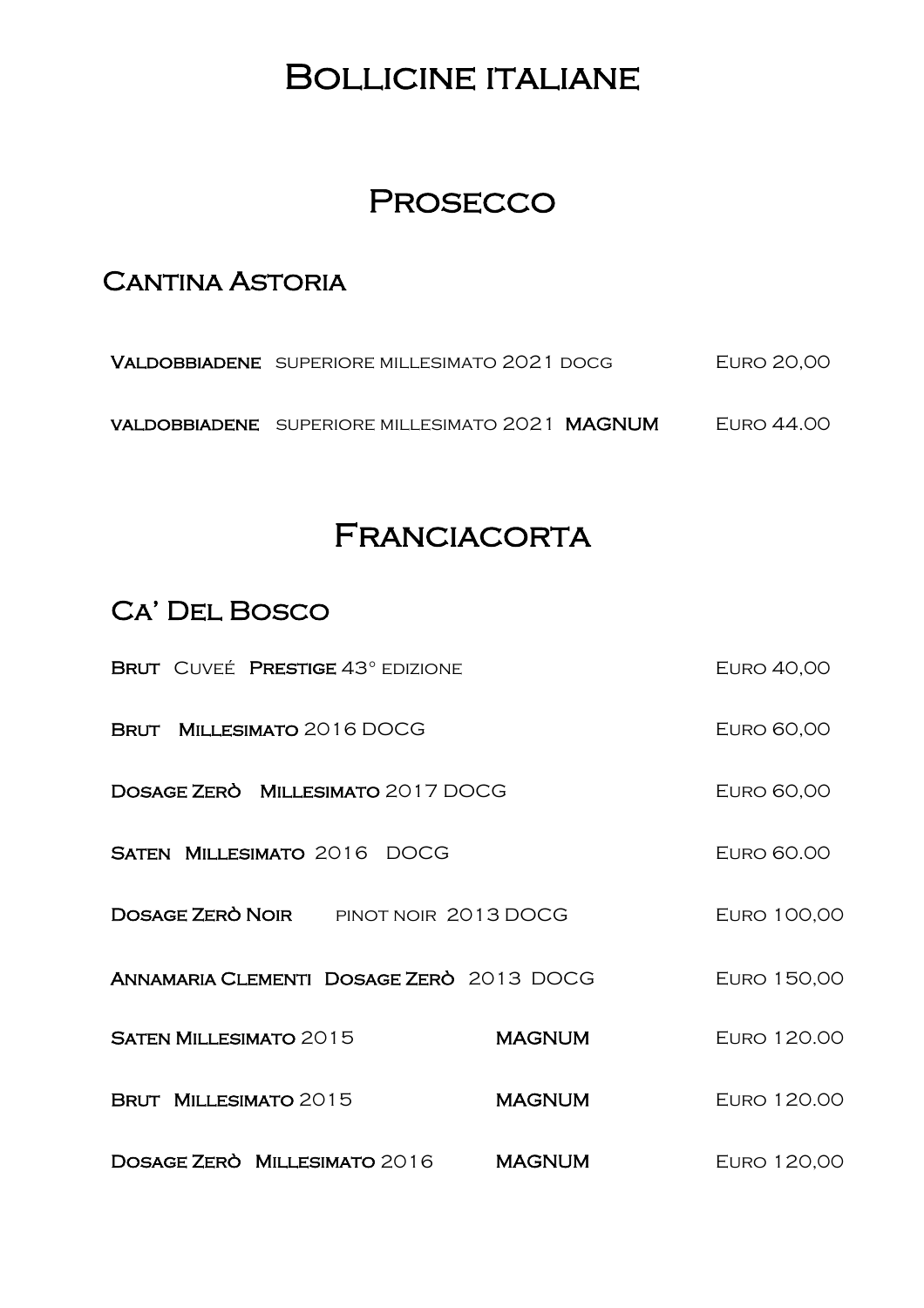## **FRANCIACORTA**

#### FERGHETTINA

| <b>BRUT</b> DOCG 2017 0,375 LT          |  | <b>EURO 16,00</b> |
|-----------------------------------------|--|-------------------|
| <b>BRUT</b> CUVEÈ DOCG                  |  | <b>EURO 28,00</b> |
| BRUT CUVEÈ DOCG 2017 MAGNUM             |  | <b>EURO 58,00</b> |
| <b>SATEN DOCG 2017 0,375 LT</b>         |  | <b>EURO 20,00</b> |
| <b>SATEN DOCG 2018</b>                  |  | <b>EURO 34,00</b> |
| SATEN DOCG MAGNUM 2017                  |  | <b>EURO 70,00</b> |
| ROSÈ BRUT DOCG 2018 0,375 LT            |  | <b>EURO 20,00</b> |
| ROSÉ BRUT DOCG 2018                     |  | <b>EURO 36,00</b> |
| ROSÉ BRUT DOCG MAGNUM 2018              |  | <b>EURO 74,00</b> |
| <b>EXTRA BRUT</b> MILLESIMATO DOCG 2013 |  | <b>EURO 38,00</b> |
| MILLEDI' BRUT MILLESIMATO DOCG 2017     |  | <b>EURO 38,00</b> |
| PAS DOSE RISERVA 33 DOCG 2013           |  | <b>EURO 42,00</b> |
| ERONERO PINOT NERO DOCG 2013            |  | <b>EURO 42,00</b> |

## Alta langa d.o.c.g.

#### CONTRATTO

PAS DOSÈ \*MILLESIMATO 2016 EURO 35,00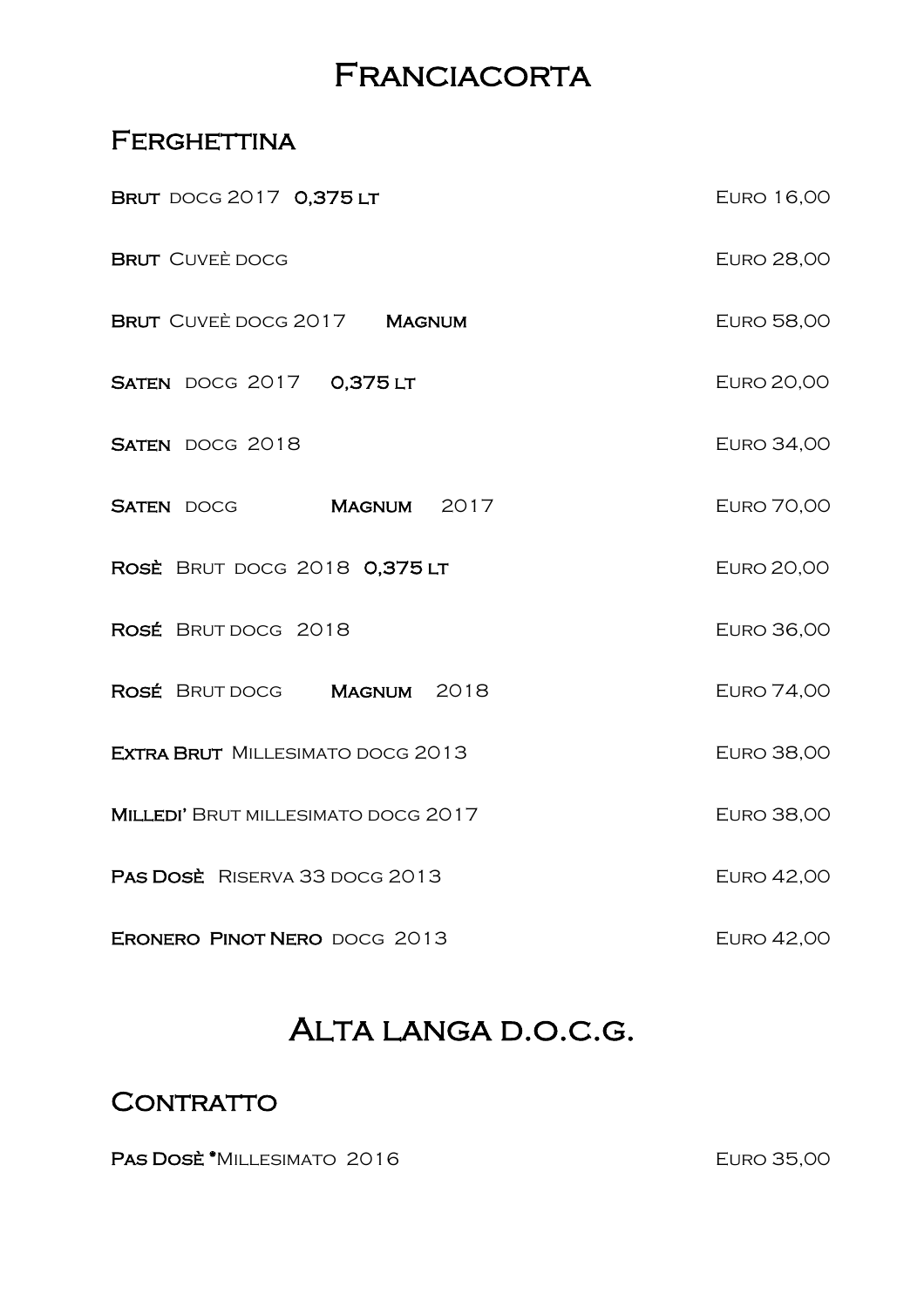## **SARDEGNA**

#### Cantina SANTA MARIA LA PALMA

SUBACQUEO VERMENTINO SPUMANTE 2020 EURO 70,00

## OLTREPO PAVESE SPUMANTE D.O.C.

#### **CANTINA MONSUPELLO**

| NATURE PINOT NERO DOSAGE ZERO          |                                                    | EURO 35,00 |
|----------------------------------------|----------------------------------------------------|------------|
|                                        | <b>NATURE PINOT NERO</b> DOSAGE ZERO <b>MAGNUM</b> | EURO 72.00 |
| <b>METODO CLASSICO PINOT NERO ROSÈ</b> |                                                    | EURO 40,00 |

## TRENTO D.O.C.

#### **CANTINA FERRARI**

| <b>PERLÉ 2016</b>          |               | <b>EURO 45,00</b> |  |
|----------------------------|---------------|-------------------|--|
| <b>PERLÉ 2016</b>          | <b>MAGNUM</b> | <b>EURO 90,00</b> |  |
| PERLÉ BIANCO 2014          |               | <b>EURO 48,00</b> |  |
| PERLÉ BIANCO 2013          | <b>MAGNUM</b> | <b>EURO 96,00</b> |  |
| <b>GIULIO FERRARI 2009</b> |               | EURO 200,00       |  |
| <b>CANTINA MASO MARTIS</b> |               |                   |  |

| <b>BRUT BLANC DE BLANC TRENTO DOC (BIO)</b> | EURO 35,00 |            |
|---------------------------------------------|------------|------------|
| BRUT 2018 TRENTO DOC (BIO) MAGNUM           |            | EURO 75,00 |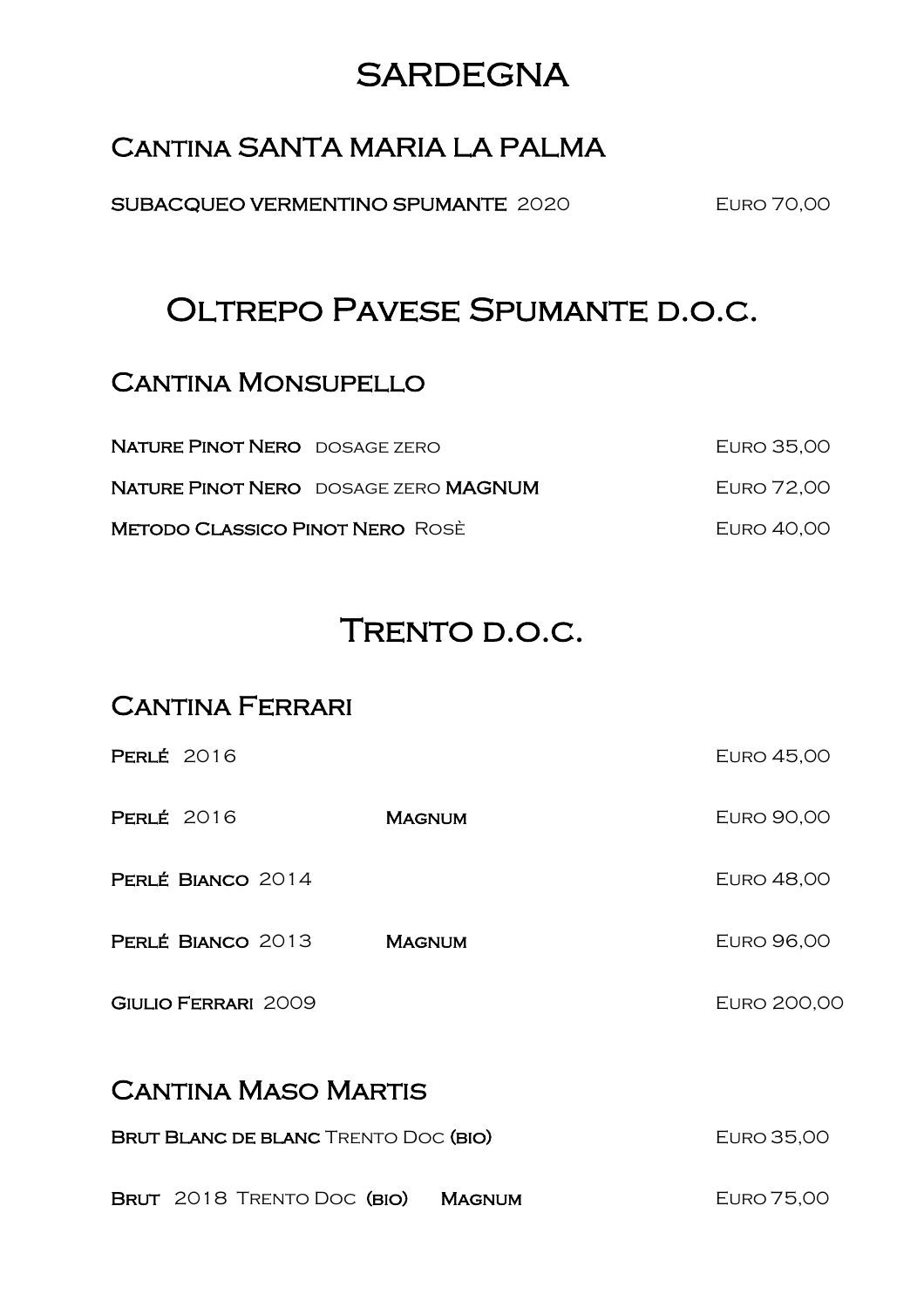| <b>CANTINA ETYSSA</b>                                     |            |
|-----------------------------------------------------------|------------|
| <b>MONSIEUR MARTIS (BIO)</b> SPUMANTE ROSE' BRUT DOC 2017 | EURO 90,00 |
| <b>DOSAGGIO ZERO (BIO)</b> TRENTO DOC 2018                | EURO 50,00 |
| ROSE PINOT NERO (BIO) 2018 TRENTO DOC                     | EURO 45,00 |

EXTRA BRUT DOC 2017 CUVEE N6 EURO 34,00

## ...Dalla nostra Regione…

#### **CANTINA CLETO CHIARLI**

| <b>LAMBRUSCO ROSÉ BRUT DE NOIR CLETO CHIARLI</b> | EURO 16,00 |
|--------------------------------------------------|------------|
| <b>LAMBRUSCO DI SORBARA IL FONDATORE</b>         | EURO 16,00 |
| <b>PIGNOLETTO FRIZZANTE TENUTA SANTACROCE</b>    | EURO 16,00 |
| QUINTO PASSO METODO CLASSICO 2019 ROSÈ BRUT      | EURO 25,00 |
| QUINTO PASSO METODO CLASSICO 2019 PAS DOSÈ BRUT  | EURO 25,00 |

#### CANTINA DELLA VOLTA

| <b>MATTAGLIO BRUT</b> METODO CLASSICO CHARDONNAY E PINOT N. | EURO 28.00 |
|-------------------------------------------------------------|------------|
| <b>MATTAGLIO D.Z.</b> METODO CLASSICO CHARDONNAY E PINOT N. | EURO 28,00 |
| <b>BLANC DE BLANC 2015 METODO CLASSICO CHARDONNAY</b>       | EURO 35,00 |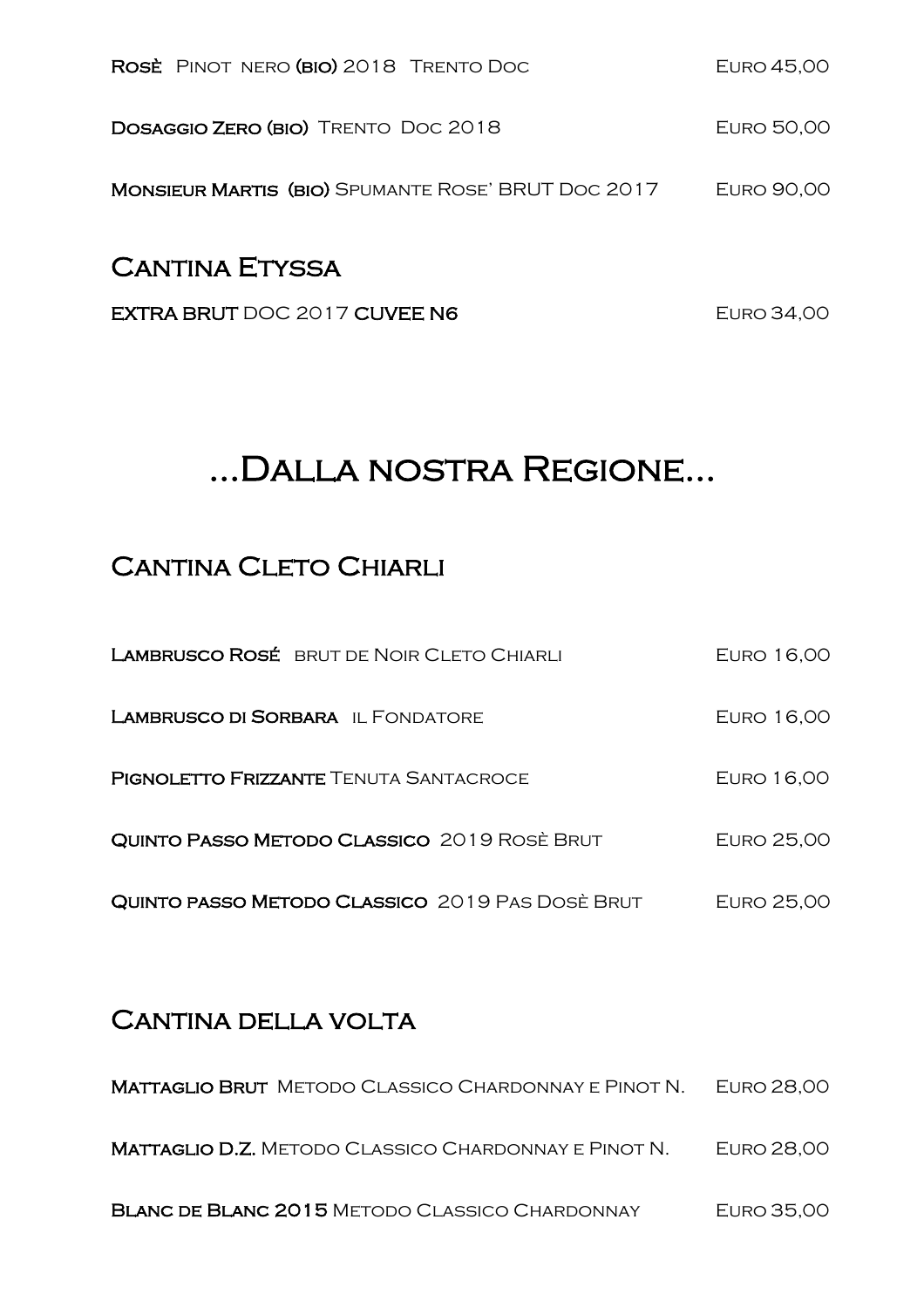## Bollicine Francesi

## **CHAMPAGNE**

#### **DEUTZ**

| <b>BRUT</b>                   |               | <b>EURO 70.00</b>  |
|-------------------------------|---------------|--------------------|
| <b>BRUT</b>                   | <b>MAGNUM</b> | EURO 150.00        |
| <b>BRUT</b>                   | LT. 0,375     | <b>EURO 40,00</b>  |
| <b>PERRIER JOUET</b>          |               |                    |
| <b>GRAN BRUT</b>              |               | <b>EURO 80.00</b>  |
| <b>BLANC DE BLANC</b>         |               | EURO 100.00        |
| <b>BELLE EPOQUE</b>           | 2012          | <b>EURO 200.00</b> |
| <b>RUINART</b>                |               |                    |
| <b>BRUT</b>                   |               | <b>EURO 80.00</b>  |
| <b>BLANC DE BLANC</b>         |               | EURO 100,00        |
| <b>BRUT ROSÉ</b>              |               | EURO 100,00        |
| <b>DOM PERIGNON</b>           |               |                    |
| <b>VINTAGE</b>                | 2008          | EURO 300.00        |
| <b>KRUG</b>                   |               |                    |
| <b>GRAN CUVÉE 169 EDITION</b> |               | EURO 300,00        |

## Vini Francesi Fermi

#### **CHABLIS**

PETIT CHABLIS TERROIR DE MILLY 2020 EURO 35,00

#### POUILLY-FUMÉ

DOMAINE LEBRUN 2019 EURO 40.00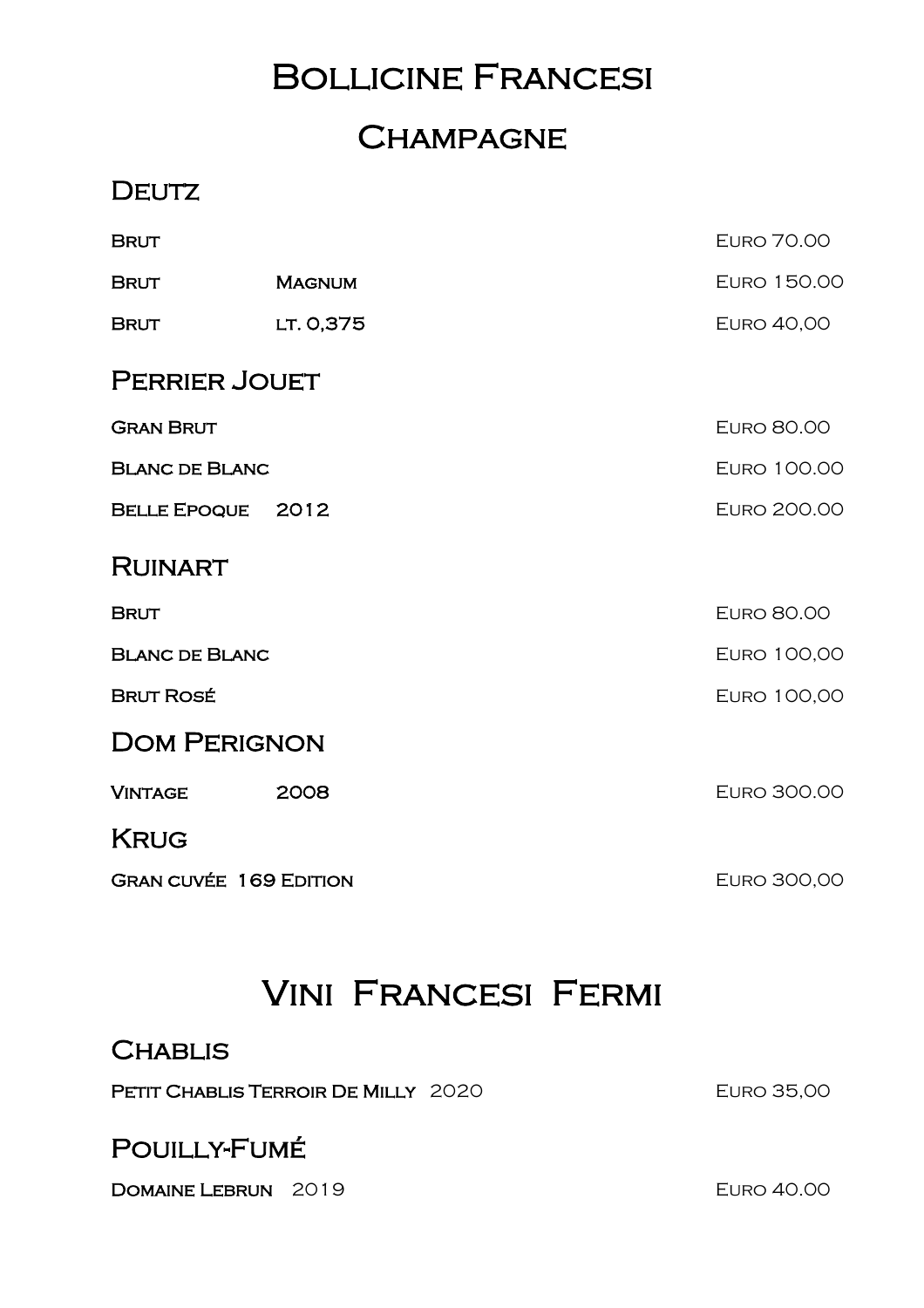## Vini Bianchi

## **PIEMONTE**

#### CANTINA CERETTO

BLANGÈ ARNEIS LANGHE DOC 2021 EURO 28,00

## LOMBARDIA

#### Az. Agricola Ca' del Bosco

Corte del lupo Doc 2018 Euro 35,00

CHARDONNAY CURTEFRANCA 2016 EURO 75,00

#### Cantina Ca' Dei FRATI

LUGANA DOC RISERVA 2021 CURREGALE EURO 22,00

## **LIGURIA**

#### **CANTINA LUNAE**

Vermentino riserva etichetta nera 2020 Euro 25.00

## **TOSCANA**

#### Cantina Marchese Antinori

VERMENTINO BOLGHERI DOC 2021 EURO 24,00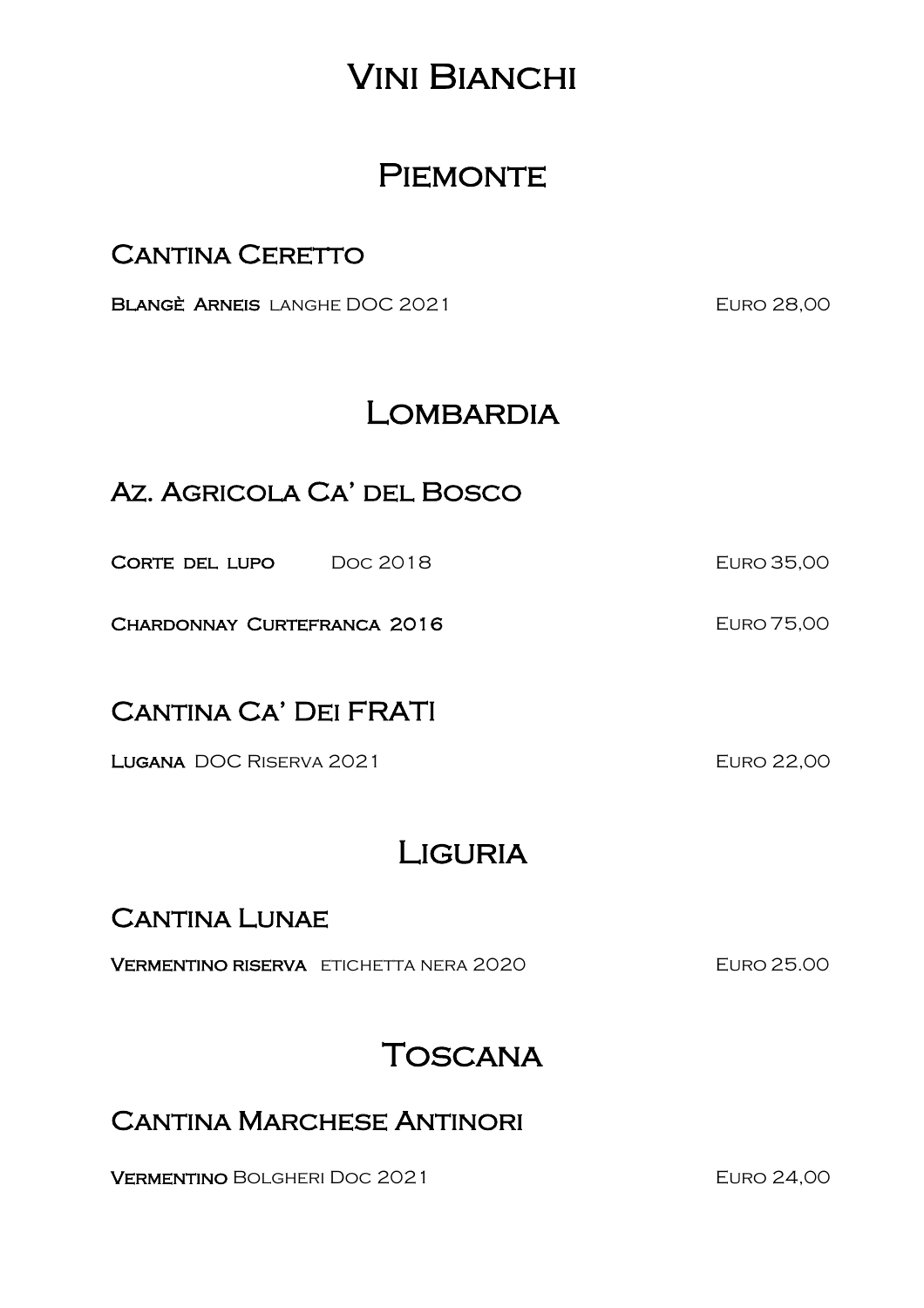## Friuli Venezia Giulia

#### CANTINA LIVIO FELLUGA

| <b>SHARIS</b> CHARDONNAY E RIBOLLA IGT VENEZIE 2021 | EURO 25.00        |
|-----------------------------------------------------|-------------------|
| FRIULANO COLLI ORIENTALI DOC 2021 LT. 0.375         | EURO 15.00        |
| <b>FRIULANO</b> COLLI ORIENTALI DOC 2021            | EURO 27.00        |
| ILLIVIO FRIULI COLLI ORIENTALI DOC 2018             | <b>EURO 32,00</b> |

#### CANTINA JERMANN

| VINNAE RIBOLLA GIALLA IGP 2021 | <b>EURO 30,00</b> |
|--------------------------------|-------------------|
| VINTAGE TUNINA IGP 2018        | EURO 60,00        |
| W DREAMS CHARDONNAY IGP 2017   | EURO 60.00        |

#### Cantina Vie De Romans

| <b>PINOT GRIGIO</b>               | DESSIMIS 2020 |                                                       | EURO 35,00 |
|-----------------------------------|---------------|-------------------------------------------------------|------------|
| CHARDONNAY                        |               | VIE DI ROMANS 2020                                    | EURO 35,00 |
|                                   |               | <b>FLORS DI UIS MALVASIA</b> RIESLING E FRIULANO 2020 | EURO 35.00 |
| <b>FRIULANO</b> DOLEE 2020        |               |                                                       | EURO 35,00 |
| <b>SAUVIGNON BLANC PIERE 2020</b> |               |                                                       | EURO 35,00 |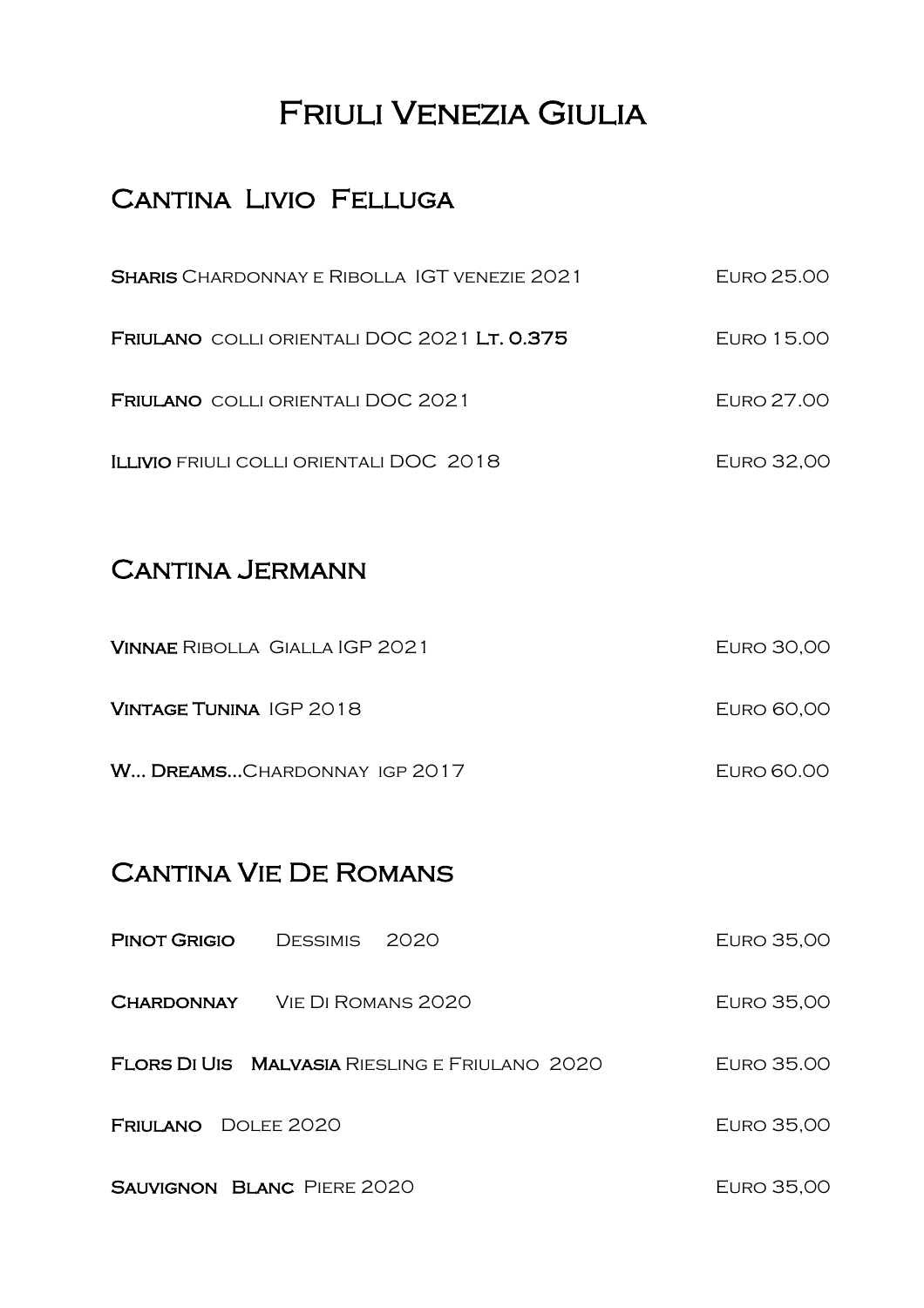## Friuli Venezia Giulia

#### **CANTINA SCHIOPETTO**

| RIBOLLA GIALLA IGT 2020                            | <b>EURO 24,00</b> |
|----------------------------------------------------|-------------------|
| <b>MALVASIA ISTRIANA DOC 2020</b>                  | <b>EURO 28.00</b> |
| <b>CANTINA LIS NERIS</b>                           |                   |
|                                                    |                   |
| 2021<br><b>PINOT GRIGIO</b>                        | <b>EURO 25,00</b> |
| <b>PICOL SAUVIGNON BLANC 2020</b>                  | EURO 35,00        |
| <b>CONFINI</b> PINOT GRIGIO TRAMINER RIESLING 2017 | EURO 55,00        |

## **TRENTINO ALTO ADIGE**

### Elena Walch

| <b>GEWURZTRAMINER 0.37</b> | <b>A.ADIGE 2021</b>       | <b>EURO 16,00</b> |
|----------------------------|---------------------------|-------------------|
| <b>RIESLING</b>            | VIGNA CATEL RINGBERG 2020 | <b>EURO 32.00</b> |
| <b>GEWURZTRAMINER</b>      | <b>A.ADIGE 2021</b>       | <b>EURO 26,00</b> |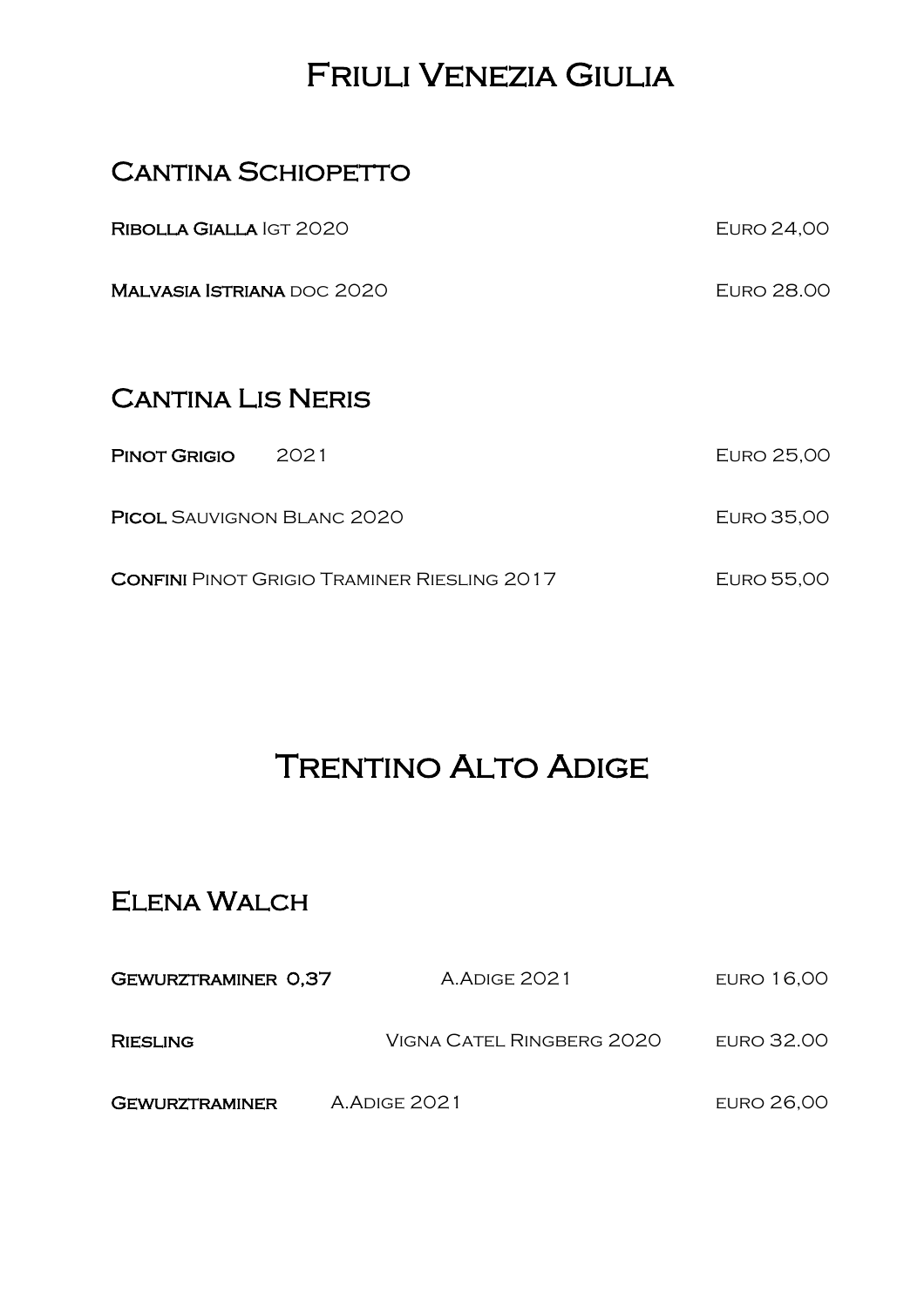## **TRENTINO ALTO ADIGE**

#### Cantina di Terlano

| <b>PINOT BIANCO</b> A. ADIGE DOC 2021                    |                |       |                                                         | <b>EURO 22,00</b>  |
|----------------------------------------------------------|----------------|-------|---------------------------------------------------------|--------------------|
| <b>CHARDONNAY</b> A. ADIGE DOC 2021                      |                |       |                                                         | <b>EURO 22,00</b>  |
|                                                          |                |       | TERLANER PINOT B., CHARDONNAY, SAUVIGNON 2021 LT. 0.375 | <b>EURO 15.00</b>  |
| <b>TERLANER</b> PINOT BIANCO, CHARDONNAY, SAUVIGNON 2021 |                |       |                                                         | <b>EURO 25,00</b>  |
| <b>GEWURZTRAMINER</b> A. ADIGE DOC 2021                  |                |       |                                                         | <b>EURO 25,00</b>  |
| SAUVIGNON BLANC WINKL A.ADIGE DOC 2021                   |                |       |                                                         | <b>EURO 25,00</b>  |
| <b>CHARDONNAY KREUTH RISERVA A. ADIGE DOC 2020</b>       |                |       |                                                         | <b>EURO 30.00</b>  |
| PINOT BIANCO VORBERG RISERVA A. ADIGE DOC 2020           |                |       |                                                         | <b>EURO 35,00</b>  |
| PINOT BIANCO                                             | <b>VORBERG</b> | $-66$ | " 2017 MAGNUM                                           | <b>EURO 70.00</b>  |
| SAUVIGNON BLANC QUARZ A. ADIGE DOC 2020 RISERVA          |                |       |                                                         | <b>EURO 75,00</b>  |
| SAUVIGNON BLANC QUARZ A. ADIGE DOC 2020 MAGNUM           |                |       |                                                         | <b>EURO 150.00</b> |
| <b>GEWURZTRAMINER LUNARE A. ADIGE DOC 2020 RISERVA</b>   |                |       |                                                         | <b>EURO 70.00</b>  |

#### CANTINA KOFERERHOF

KERNER ALTO ADIGE DOC 2020 EURO 27,00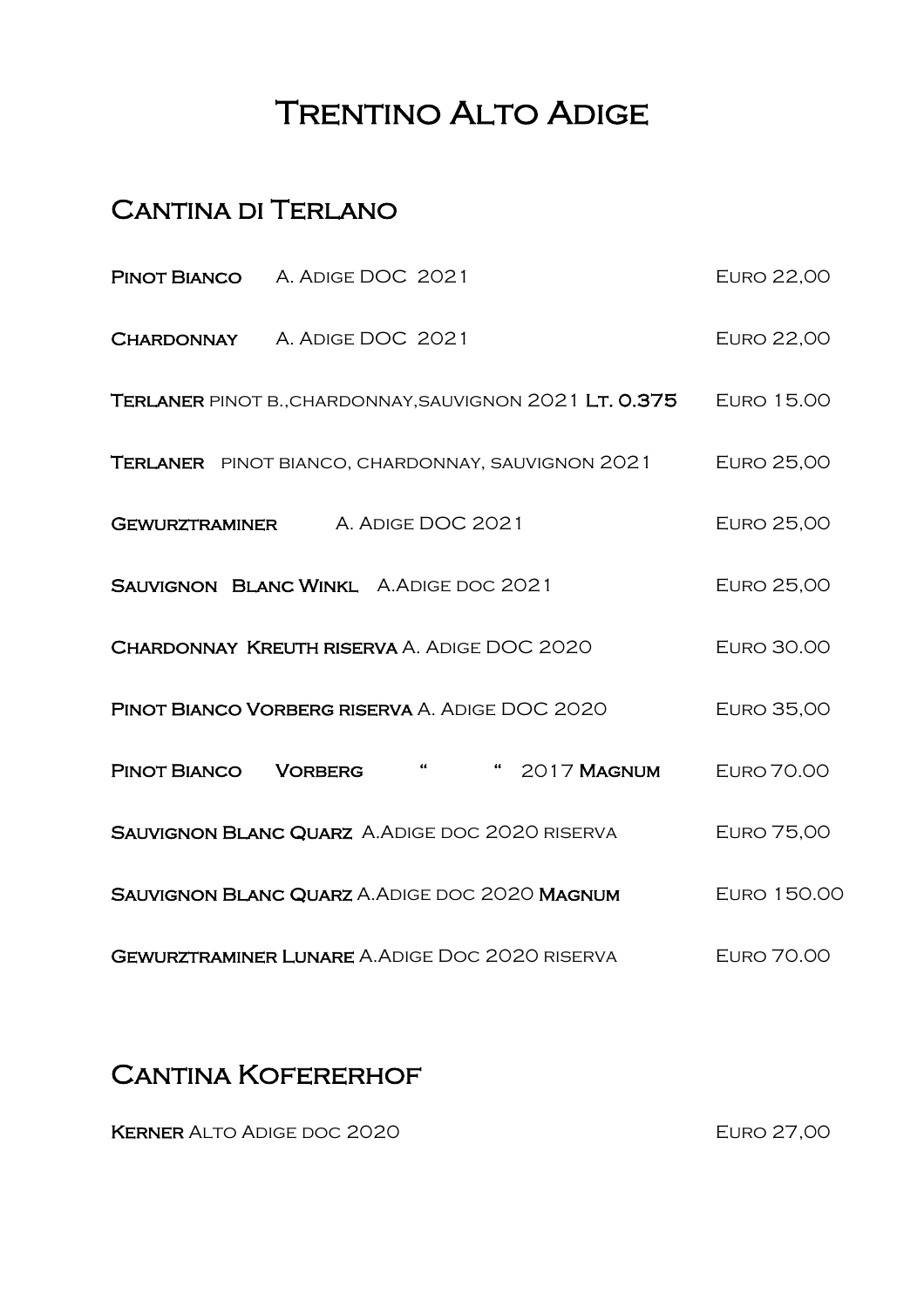## **MARCHE**

#### **CANTINA GAROFOLI**

#### **CANTINA VELENOSI**

| PASSERINA IGT (BIO) 2021        | ELIRO 20.00 |
|---------------------------------|-------------|
| PECORINO DOCG (BIO) OFFIDA 2021 | EURO 22.00  |
| TREBBIANO D'ABRUZZO DOC 2021    | FURO 20.00  |

## UMBRIA

#### **CANTINA MARCHESE ANTINORI**

| <b>BRAMITO UMBRIA IGT CHARDONNAY 2021</b> | EURO 26,00        |
|-------------------------------------------|-------------------|
| CERVARO DELLA SALA IGT 2019               | <b>EURO 70,00</b> |

## **CAMPANIA**

#### Cantina Feudi San Gregorio

| <b>FIANO DI AVELLINO DOCG</b>    | 2020  | <b>EURO 25,00</b> |
|----------------------------------|-------|-------------------|
| <b>GRECO</b> DI TUFO DOCG        | 2020  | <b>EURO 25,00</b> |
| <b>FALANGHINA DEL SANNIO DOC</b> | 2020. | EURO 25,00        |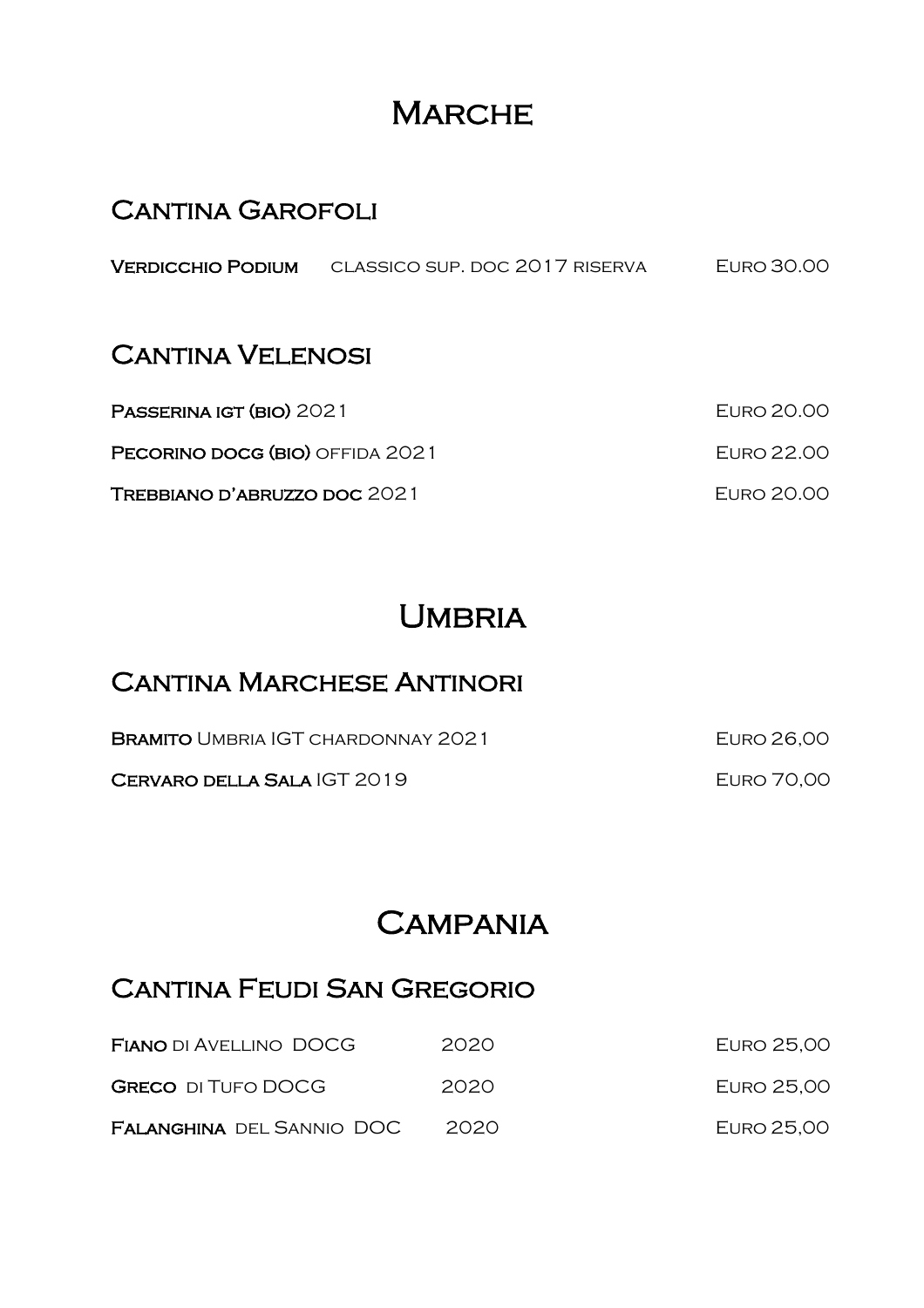## **SICILIA**

#### CANTINA PLANETA

| <b>GRECANICO ALASTRO SICILIA IGT 2020</b> | EURO 22,00        |
|-------------------------------------------|-------------------|
| <b>GRILLO TEREBINTO SICILIA DOC 2021</b>  | EURO 22.00        |
| CARRICANTE ERUZIONE 1614 IGT 2018         | EURO 35.00        |
| <b>ETNA BIANCO SICILIA DOC 2019</b>       | <b>EURO 28,00</b> |
| <b>CHARDONNAY SICILIA DOC 2020</b>        | EURO 35,00        |

## **SARDEGNA**

#### Cantina SANTA MARIA LA PALMA

#### VERMENTINO 2021 AKENTA CUVEE 71 EURO 20,00

## **VINI ROSATI**

#### Cantina Marchese Antinori Puglia

CALAFURIA NEGRAMARO DOC 2021 EURO 22,00

#### Cantina Chateaux La Gordonne Francia

ROSÉ DE PROVENCE 2020 (BIO) EURO 22,00